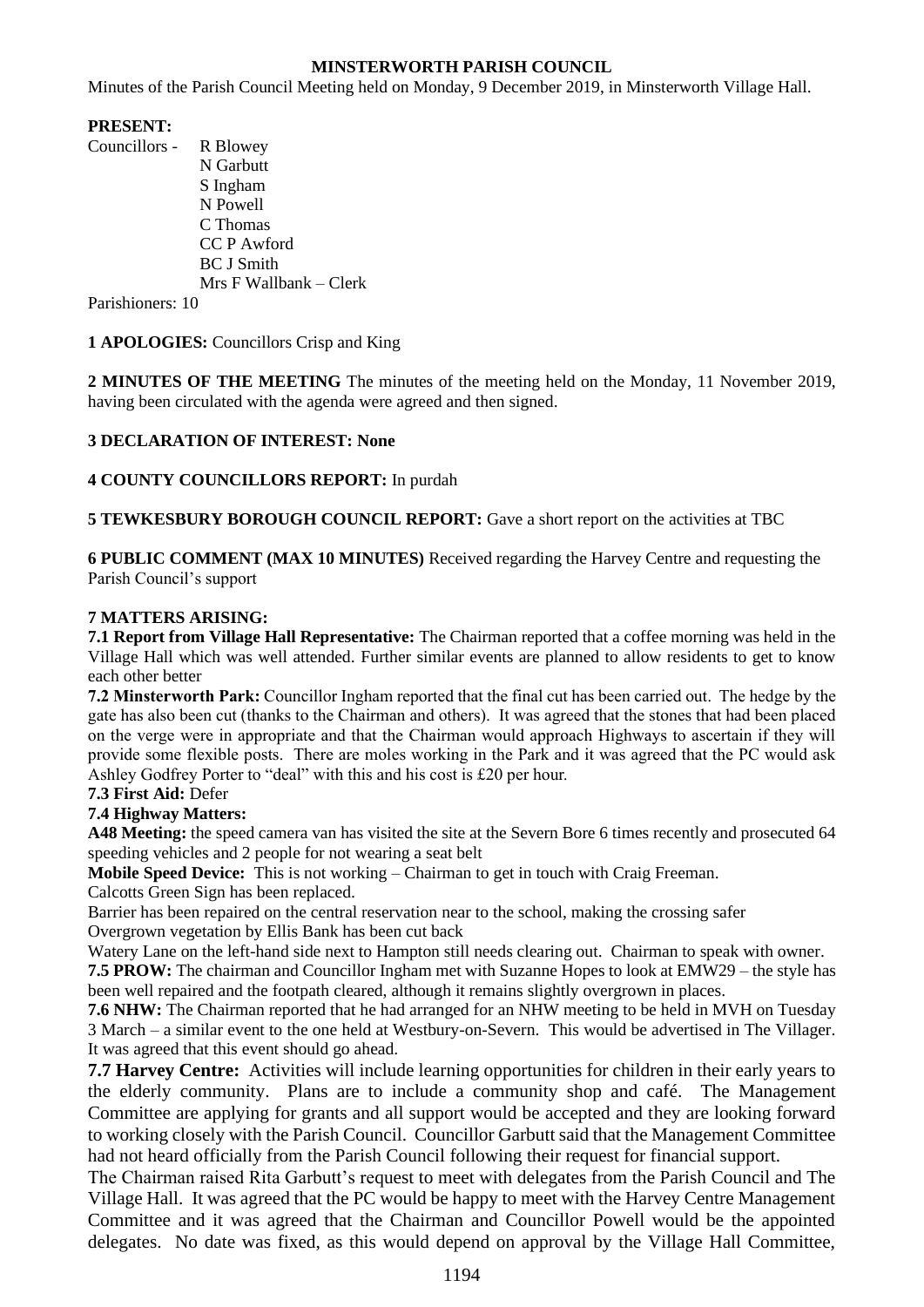whose next meeting was not until January. The chairman pointed out that the Harvey Centre depended on the support of the Parish Council to boost its eligibility for grant applications. He proposed a motion that the Parish Council supported the concept of the activities of the Harvey centre. This was passed.

A short discussion took place on whether Councillors should be declaring an interest in this topic and it was agreed that the Clerk should seek clarification from Sara Freckleton at TBC regarding the Harvey Centre and Minsterworth Village Hall.

| <b>8 FINANCIAL MATTERS</b><br>8.1 Accounts for payment and receipts: |                 |         |                   |
|----------------------------------------------------------------------|-----------------|---------|-------------------|
| Mrs F J Wallbank                                                     |                 |         |                   |
| Salary 1-31 December 2019                                            | 387.42          |         |                   |
| Less Tax                                                             | 14.60           | 372.82  | Via Bank Transfer |
| Inland Revenue – refund to clerk                                     |                 | 14.60   | Via Bank Transfer |
| $MVH$ – meeting held on 11.11.19                                     |                 | 28.60   | Via Bank Transfer |
| Parish Magazine Printing for December                                |                 | 90.63   | Via Bank Transfer |
| <b>GAPTC: Planning Application Training for</b>                      |                 |         |                   |
| Councillors Thomas, Blowey and Powell                                |                 | 150.00  | Via Bank Transfer |
| Systemforce IT – hosting fee for period                              |                 |         |                   |
| 1.12.19-30.11.19                                                     | 30.00           |         |                   |
|                                                                      | <b>VAT 6.00</b> | 36.00   | Via Bank Transfer |
| Cost of Poppy Wreath for Remembrance Service                         |                 |         |                   |
| Refund due to Clerk                                                  |                 | 20.00   | Via Bank Transfer |
| <b>Total:</b>                                                        |                 | £712.65 |                   |
| <b>Receipts:</b>                                                     |                 |         |                   |
| <b>Total:</b>                                                        |                 | £0.00   |                   |

**8.2 Financial Statement** for the month ended November 2019 was circulated via email and signed by the Chairman.

**8.3 Budget 2020/21:** After a short discussion it was agreed that the precept for 2020/21 would be set at £8,900. Clerk to inform TBC.

## **9 PLANNING**

# **9.1 Applications:**

**19/00134/FUL Old Beams, The Street, Minsterworth:** Demolition of existing timber garage & erection of an oak framed garage with workshop and home office above

Comments to Tewkesbury Borough Council:

The Parish Council has **no objections** to this application

**19/00872/OUT** Deepfurrow Bungalow, Main Road, Minsterworth: Outline application for two linked detached dwellings with all matters reserved for future consideration except for access and landscaping.

Comments to Tewkesbury Borough Council:

The Parish Council currently **objects** to this application for the following reasons:

- 1. What is the proposed curtilage? (There are differences in the two drawings submitted)
- 2. There is no mention of application 17/00448/OUT which is still valid and gave permission for one 4 bedroom 2 storey house adjacent to Deepfurrow Bungalow. Please supply plans to show where this building will be in relation to the others
- 3. It would not be possible for a refuse vehicle or emergency vehicle to safely turn within the proposed site, where there will now be 4 houses